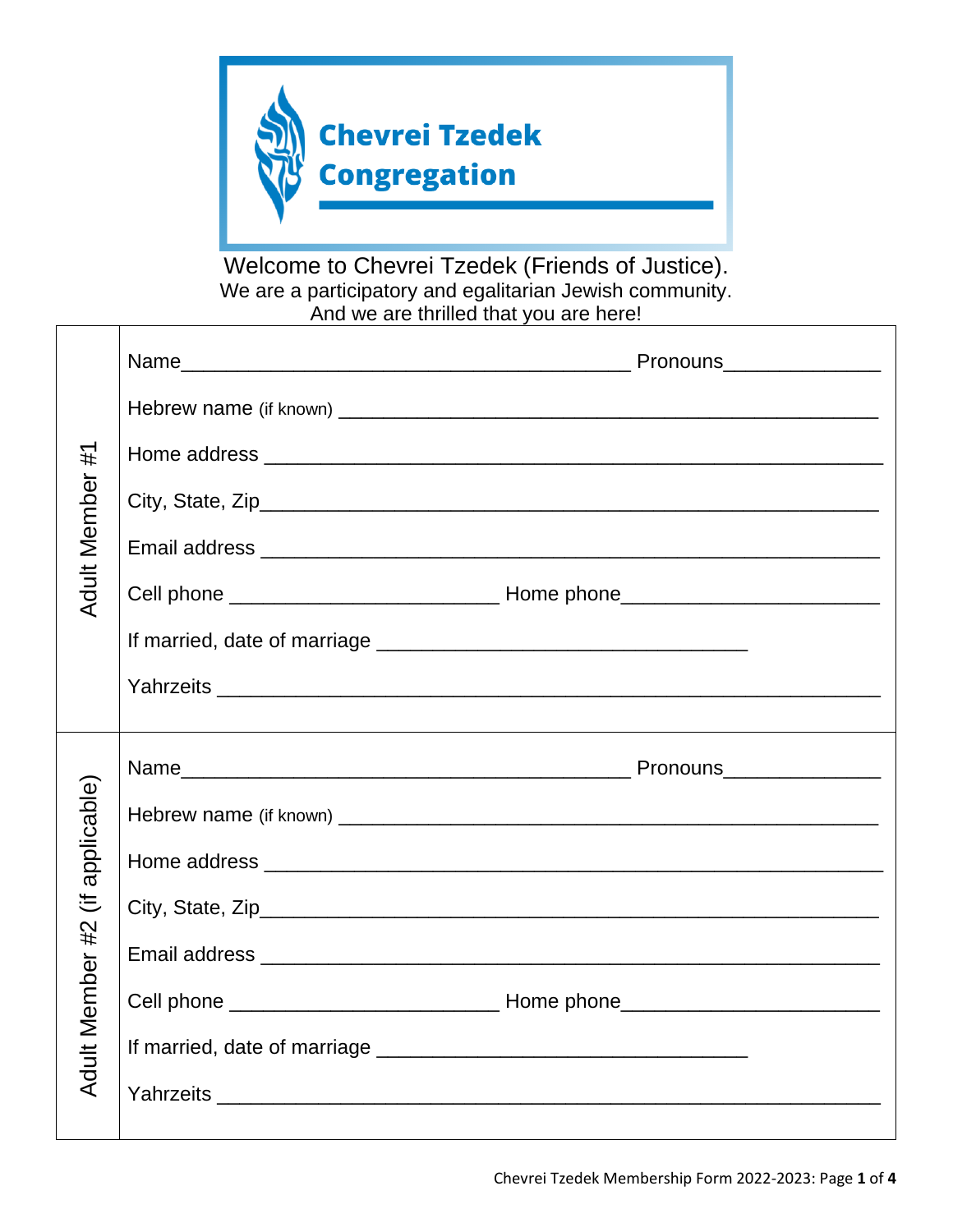| #1<br>Child | Religious education background / year enrolled _________________________________                                                                                     |  |
|-------------|----------------------------------------------------------------------------------------------------------------------------------------------------------------------|--|
| #2<br>Child | ,我们也不会有什么?""我们的人,我们也不会有什么?""我们的人,我们也不会有什么?""我们的人,我们也不会有什么?""我们的人,我们也不会有什么?""我们的人<br>Religious education background / year enrolled _________________________________ |  |
| #3<br>Child | Religious education background / year enrolled _________________________________                                                                                     |  |
| Child #4    | Religious education background / year enrolled _________________________________                                                                                     |  |

Please feel free to attach additional sheets as needed.

In the coming months, please expect a call from our rabbi and a call from a congregant to welcome you and get to know you! You can also reach us at 443-992-7485 or [membership@chevrei.org.](mailto:membership@chevrei.org)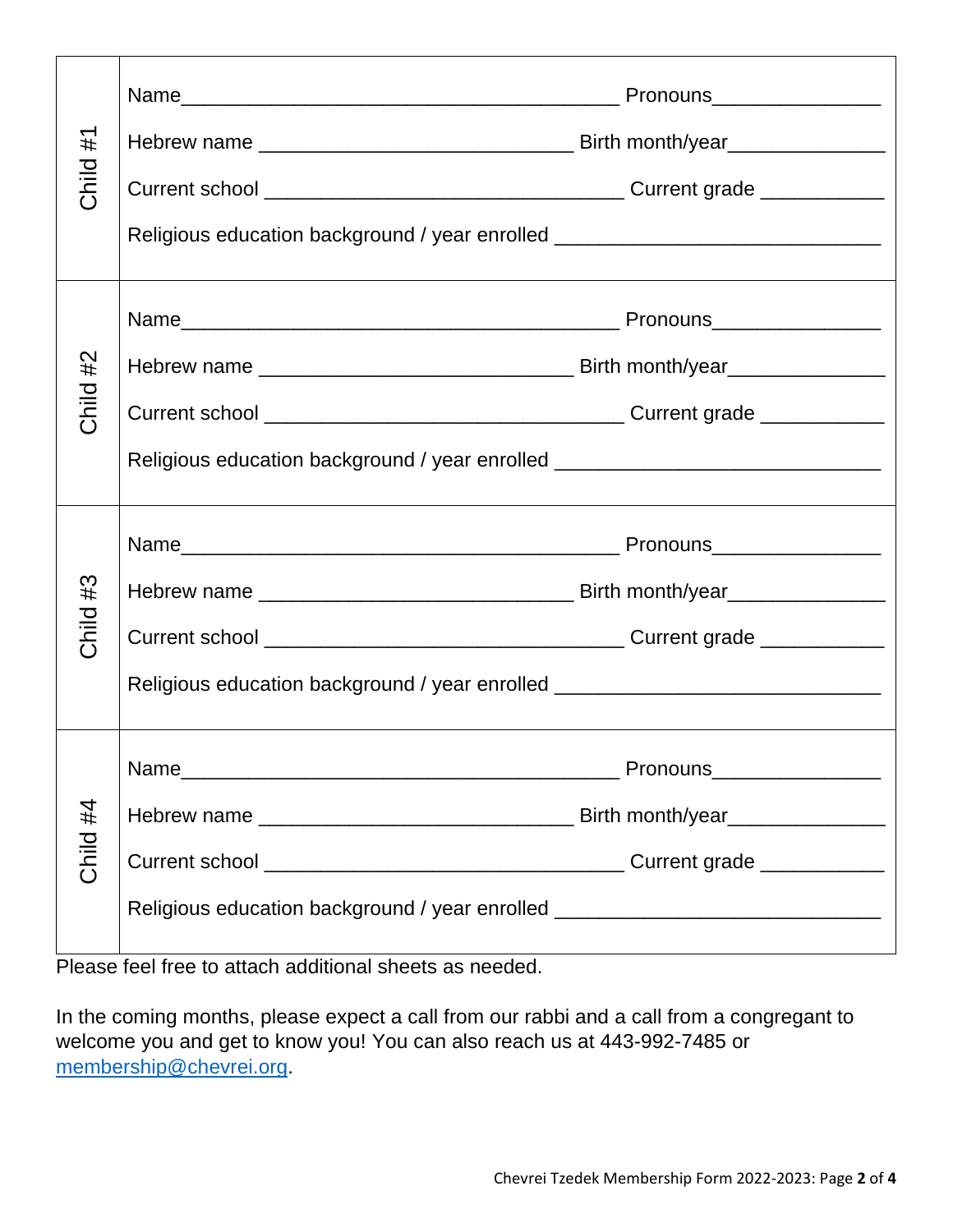Feel free to share a bit about yourself and, if applicable, your family. You can share your occupation(s), upbringing, important life experiences (Jewish or not), and/or what you hope to get from and contribute to this community. Art is welcome, too. You may attach extra pages if you like.

## Which type of Membership fits your household?

| Membership Type                                        | Annual Dues* | Select one (X) |
|--------------------------------------------------------|--------------|----------------|
| One Adult Household                                    | \$655        |                |
| Two Adult Household                                    | \$1,310      |                |
| First Year (one adult household)                       | \$330        |                |
| First Year (two adult household)                       | \$660        |                |
| Associate Membership (one adult)<br>'Home' synagogue?  | \$300        |                |
| Associate Membership (two adults)<br>'Home' synagogue? | \$600        |                |

• \*Dues listed above apply July 1, 2022 through June 30, 2023.

• Associate Memberships do NOT include High Holidays tickets.

• Please see<chevreitzedek.org> for the latest dues information.